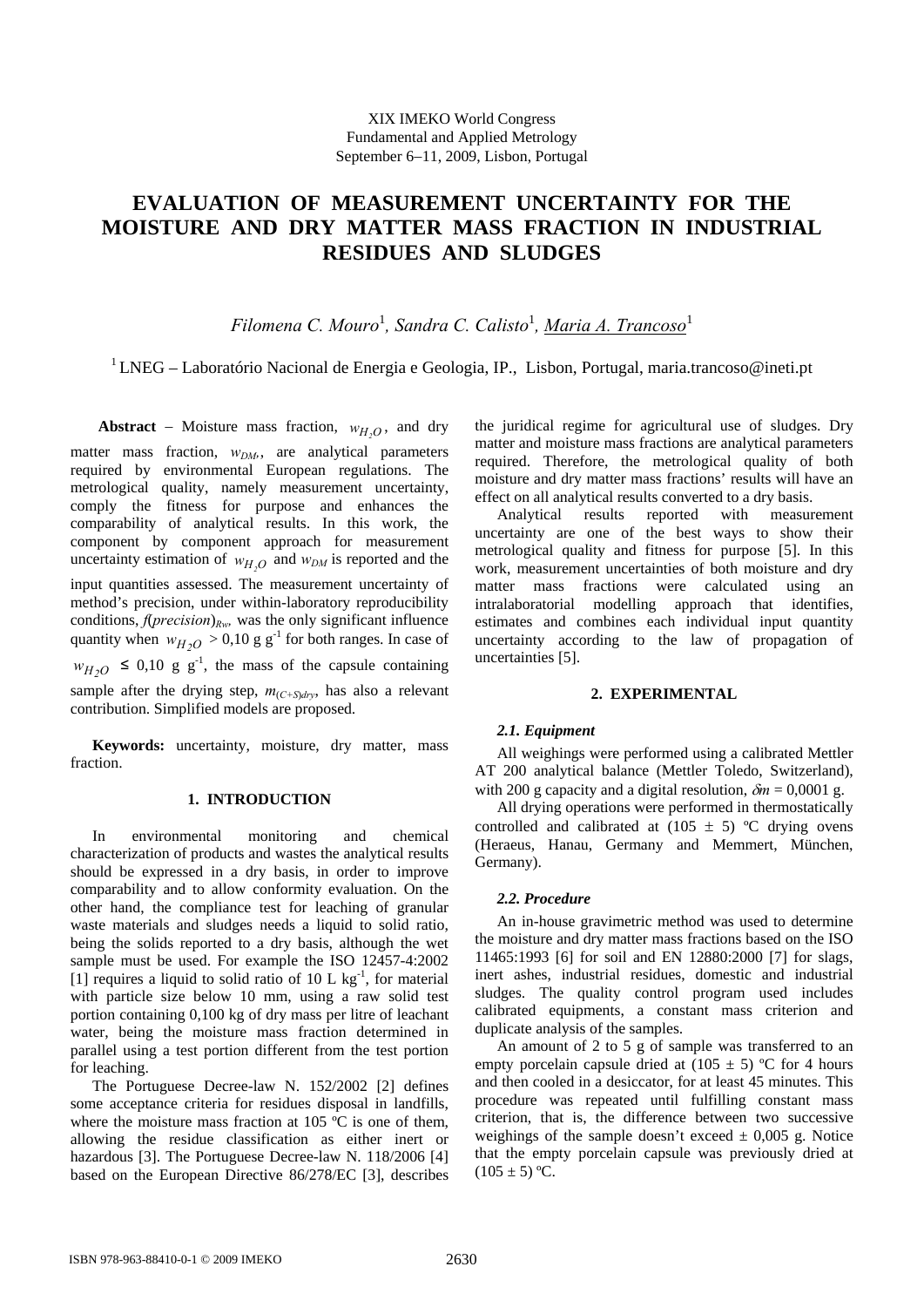# **3. RESULTS AND DISCUSSION**

The moisture mass fraction,  $w_{H,O}$ , expressed as g  $g^{-1}$ , is defined as the mass of water evaporated during the drying of the sample at  $(105 \pm 5)$  °C to constant mass, in according to (1).

$$
w_{H_2O} = \frac{m_{(C+S)} - m_{(C+S) \, dry}}{m_{(C+S)} - m_C} \tag{1}
$$

where  $m_C$  is the mass of the empty capsule (g),  $m_{(C+S)}$  the mass of the capsule containing sample (g) and  $m_{(C+S)dy}$  the mass of the capsule containing sample after the drying step (g).

The dry matter mass fraction,  $w_{DM}$ , expressed as g  $g^{-1}$ , is defined as the dry residue content obtained after drying of the sample at  $(105 \pm 5)$  °C to constant mass according to (2).

$$
w_{DM} = \frac{m_{(C+S)dry} \cdot m_C}{m_{(C+S)} \cdot m_C}
$$
 (2)

 The procedure used for estimation standard measurement uncertainty of  $w_{H,O}$ ,  $u_c(w_{H,O})$  is detailed. In this work,  $u(x_i)$  is the standard measurement uncertainty of a quantity *xi*.

 Fig. 1 shows a cause and effect diagram identifying the uncertainty sources that influence both  $w_{H_2O}$  and  $w_{DM}$ . The main branches are the input quantities as described in (1), as well as in (2). An additional main branch related to the measurement uncertainty associated to method's precision,  $f(\text{precision})_{\text{Rw}}$ , was considered. Therefore, the measurands,  $W_{H,Q}$  and  $W_{DM}$ , were rewritten in (3) and (4).

$$
w_{H_2O} = \frac{m_{(C+S)} - m_{(C+S)dry}}{m_{(C+S)} - m_C} f(precision)_{Rw}
$$
 (3)

$$
w_{DM} = \frac{m_{(C+S)dry} \cdot m_C}{m_{(C+S)} \cdot m_C} f(precision)_{Rw}
$$
 (4)

with  $f(precision)_{Bw} = 1$ .

Combined standard measurement uncertainty associated to  $w_{H_2O}$ ,  $u_c(w_{H_2O})$ , was estimated by the application of the law of propagation of uncertainties, for independent input quantities [5] to (3) and is expressed by (5).

$$
u_c(w_{H_2O}) = \sqrt{\frac{[c_1u(m_{(C+S)})]^2 + [c_2u(m_{(C+S)dry})]^2 + [c_3u(m_C)]^2 + u[f(precision)_{Rw}]^2}}
$$
(5)

with the sensitivity coefficients,  $c_1$ ,  $c_2$  and  $c_3$  expressed by (6), (7) and (8).

$$
c_1 = \frac{l \cdot w_{H_2O}}{m_{(C+S)} \cdot m_C} \tag{6}
$$

$$
c_2 = -\frac{1}{m(C+S) - m_C} \tag{7}
$$

$$
c_3 = \frac{w_{H_2O}}{m_{(C+S)} - m_C} \tag{8}
$$

Combined standard measurement uncertainty associated to  $w_{DM}$ ,  $u_c(w_{DM})$  can also be estimated by (5) to (8), although sensitivity coefficients values have opposite signs, since  $w_{H_2O} = 1 - w_{DM}$ .



Fig. 1. Cause-effect diagram of measurement uncertainty sources associated to the determination of moisture and dry matter mass fractions in industrial residues and sludges (5).  $w_{H_2O}$  - moisture mass fraction (g  $g^{-1}$ ) (1);  $w_{DM}$  - dry matter mass fraction (g  $g^{-1}$ ) (2);  $m_{(C+S)}$  - mass of the capsule containing sample (g);  $m_{(C+S)dv}$  - mass of the capsule containing sample after the drying step  $(g)$ ;  $m<sub>C</sub>$  mass of the empty capsule (g);  $m_{cal}$  - calibration function of the scale;  $m_{resolution}$  - analytical balance resolution;  $m_{rep}$  - repeatability contribution; *f*(*mconstant*) - constant mass criterion; *f*(*precision*)*Rw* precision under within-laboratory reproducibility conditions.

All standard uncertainties associated to weighing steps are influenced by the analytical balance resolution,  $u(m_{resolution})$ , and the calibration function of the scale,  $u(m_{cal})$ . Weighings repeatability contribution wasn't included because it has already been take into account in measurement uncertainty due to overall precision,  $u | f (precision)_{Bw}$ .

For the  $m_{(C+S)dry}$  measurement uncertainty component,

an additional contribution was considered due to the uncertainty of the constant mass criterion,  $f(m_{constant})$ , assuming a triangular distribution [5].

The  $u \left[ f \left( \frac{precision}{R_W} \right] \right]$  (5) was estimated under withinlaboratory reproducibility conditions from duplicate Rcharts, which includes the scattering due different matrix and several concentration levels of measurand within long periods of time. The standard deviation, *s*, was calculated by the ratio between the mean value for each range, *R* , and the tabled factor for duplicate sets, 1,128 [8]. Acceptance criteria were previously established: each relative range, *Rrel*, should be lower or equal than 0,10 when  $W_{H_2O} > 0.10$  g g<sup>-1</sup>; for  $W_{H_2O} \le 0.10$  g g<sup>-1</sup>,  $R^{rel} \le 0.15$  was considered.

Table 1 shows the uncertainty budget, at different mass fraction levels for  $w_{H_2O}$  (3) and  $w_{DM}$  (4) of two sludges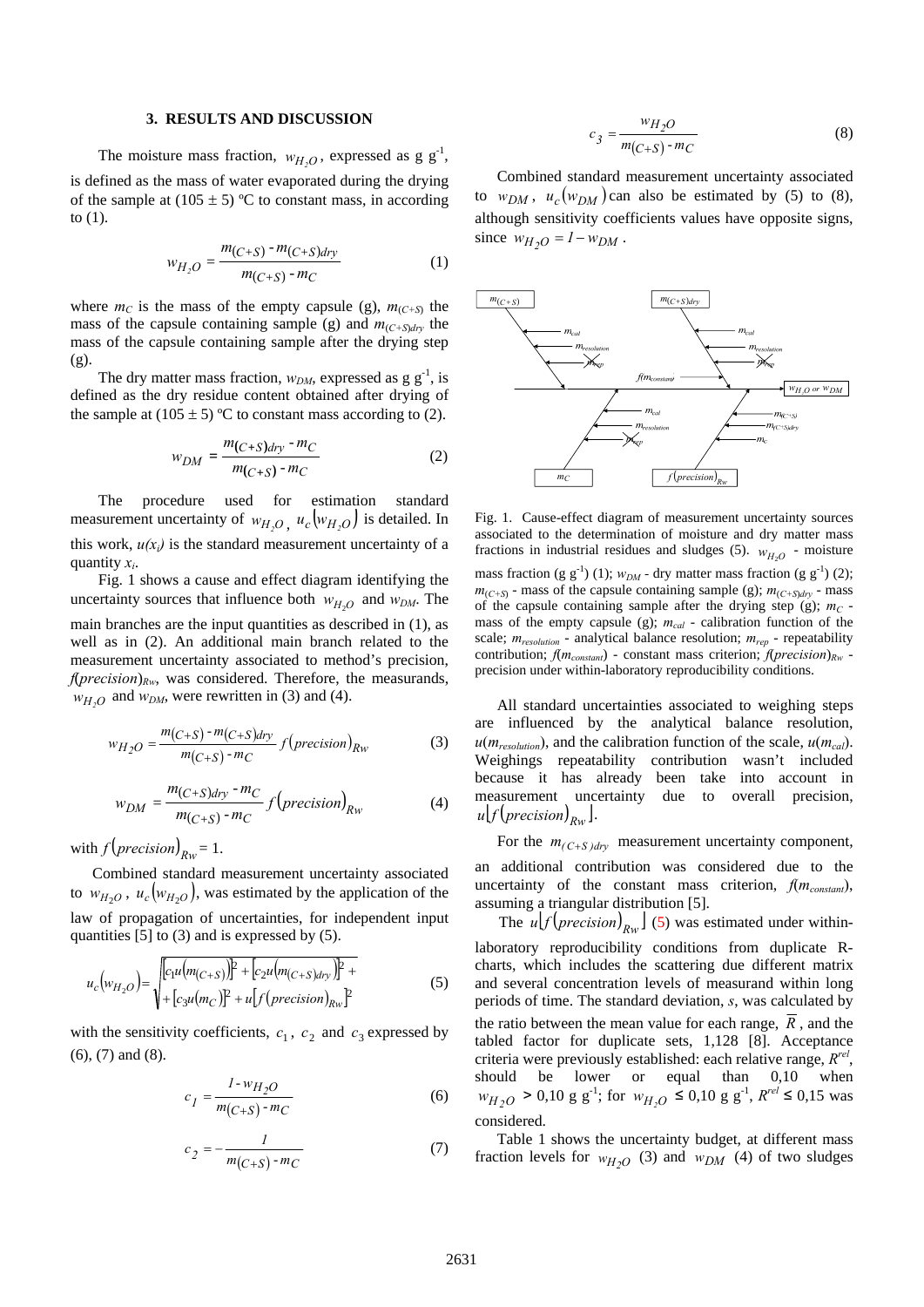| Mass fractions                         |          | 11,00<br>11 <sub>2</sub><br>Input quantities |                  |           |                             |                       |                |
|----------------------------------------|----------|----------------------------------------------|------------------|-----------|-----------------------------|-----------------------|----------------|
| $y/(g g^{-1})$                         |          | $m_{(C+S)}/g$                                | $m_{(C+S)div}/g$ | $m_C/g$   | $f(\text{precision})_{R_W}$ | $u_c(y) / (g g^{-1})$ | $U(y)/(g g-1)$ |
| $w_{H_2O} = 0,086$<br>$w_{DM} = 0.914$ | $x_i$    | 46,4741                                      | 46.2486          | 43,8445   | 1                           | 0.0019                | 0,0039         |
|                                        | $ c_i $  | 0.35                                         | 0.38             | 0,033     |                             |                       |                |
|                                        | $u(x_i)$ | 0,00010                                      | 0,0029           | 0,00015   | 0,0016                      |                       |                |
|                                        | $r_i$    | 0,00034                                      | 0.32             | 0,0000060 | 0.68                        |                       |                |
| $w_{H_2O} = 0,628$<br>$w_{DM} = 0,372$ | $x_i$    | 49,3992                                      | 46,0999          | 44,1434   |                             | 0.0069                | 0,014          |
|                                        | $ c_i $  | 0,071                                        | 0,19             | 0.12      |                             |                       |                |
|                                        | $u(x_i)$ | 0,00010                                      | 0,0029           | 0,00015   | 0,0069                      |                       |                |
|                                        | $r_i$    | 0,0000011                                    | 0,0064           | 0,0000064 | 0.99                        |                       |                |

Table 1. Uncertainty budget for moisture,  $w_{H,O}$ , and dry matter  $w_{DM}$ , mass fraction, in two samples of sludges, one for each working range  $(w_{H_2O} \le 0.10 \text{ g g}^{-1} \text{ and } w_{H_2O} > 0.10 \text{ g g}^{-1}).$ 

*y* – measurand:  $w_{H_2O}$  - moisture mass fraction (g g<sup>-1</sup>) (1),  $w_{DM}$  - dry matter mass fraction (g g<sup>-1</sup>) (2);  $m_{(C+S)}$  - mass of the capsule containing sample (g);  $m_{(C+5)dry}$  - mass of the capsule containing sample after the drying step (g);  $m_C$  - mass of the empty capsule (g); *f*(*precision*)<sub>*Rw*</sub> - precision under within-laboratory reproducibility conditions;  $u(x_i)$ ; - standard measurement uncertainty associated to a quantity  $x_i$ ;  $|c_i| = |\partial y / \partial x_i|$  - sensitivity coefficients in absolute value,  $c_1$  (6),  $c_2$  (7) and  $c_3$  (8);  $r_i$  - relative variance of each input quantity,  $r_i = [c_i u(x_i)] u_c(y)$ <sup>2</sup> [5];  $u_c(y)$  - combined standard measurement uncertainty of *y* (5);  $U(y)$  - expanded measurement uncertainty of *y*:  $U(y) = k u_c(y)$  ( $k = 2$ ,  $\alpha = 0.05$ ) [5];  $k$  - coverage factor;  $\alpha$  - significance level.

samples. It comprises the input quantities  $(5)$ , sensitivity coefficients (absolute values), standard measurement uncertainties, relative variances and combined standard measurement uncertainties. In addition expanded measurement uncertainties are also shown in Table 1, for an approximate level of confidence of 95 % [5]. Relative expanded measurement uncertainty of  $w_{H_2O}$ ,  $U^{rel}(w_{H_2O})$ , for both ranges is around 4 % and 2 %, respectively, which are quite acceptable values for gravimetric methods.



Fig. 2. Onion chart for uncertainty budget for moisture,  $w_{H_2O}$ , and dry matter  $w_{DM}$ , mass fraction, of two sludges samples.

 $w_{H,Q}$  - moisture mass fraction (g g<sup>-1</sup>) (1);  $w_{DM}$  - dry matter mass fraction (g  $g^{-1}$ ) (2);  $\Box$   $m_{(c+s)}$  - mass of the capsule containing sample (g);  $\Box$   $m_{(c+s)dry}$  - mass of the capsule containing sample after the drying step (g);  $\blacksquare$   $m_c$  - mass of the empty capsule (g); *f*(*precision*)*Rw* - precision under within-laboratory reproducibility conditions.

Fig. 2 shows the onion chart for the same data shown in Table 1, which depicts the outer three rings, improving visibility of smaller input quantities [9]. The measurement uncertainty of  $f(\text{precision})_{Rw}$  and  $m_{(C+S)dry}$  are the input quantities with major influence in  $u_c(w_{H_2O})$ , when  $w_{H_2O} \leq 0,10 \text{ g g}^{-1}.$ 

In case of higher moisture mass fraction and dry matter values between  $0,10$  and  $0,90$  g g<sup>-1</sup>, measurement uncertainty due to  $f(\text{precision})_{Rw}$  is the dominant one.

Although the proposed modelling approach gives an extended equation to estimate  $u_c (w_{H_2O})$  and  $u_c (w_{DM})$  (5) the assessment of each input quantity contribution (Table 1) leads to a more simplified equation, as follows in Table 2.

Table 2. Combined standard measurement uncertainty functions

| Range $(g g-1)$                      | $u_c(w_{H_2O})$ or $u_c(w_{DM})(g g^{-1})$                  |
|--------------------------------------|-------------------------------------------------------------|
| $w_{H_2O} \le 0.10$                  | $\sqrt{c_2^2}$ $u(m_{(C+S)dry})^2 + u[f(precision)_{Rw}]^2$ |
| $w_{H_2O} > 0.10$<br>$w_{DM}$ < 0,90 | $u[f(precision)_{Rw}]$                                      |

In Fig. 3 a detailed behaviour of relative combined standard measurement uncertainty of moisture,  $u_c^{rel} | w_{H_2O}$ , and dry matter  $u_c^{rel}(w_{DM})$  for both working ranges are shown. As can be seen,  $u_c^{rel}(w_{H_2O})$  and  $u_c^{rel}(w_{DM})$  decreases with the increasing of mass fraction, as expected.